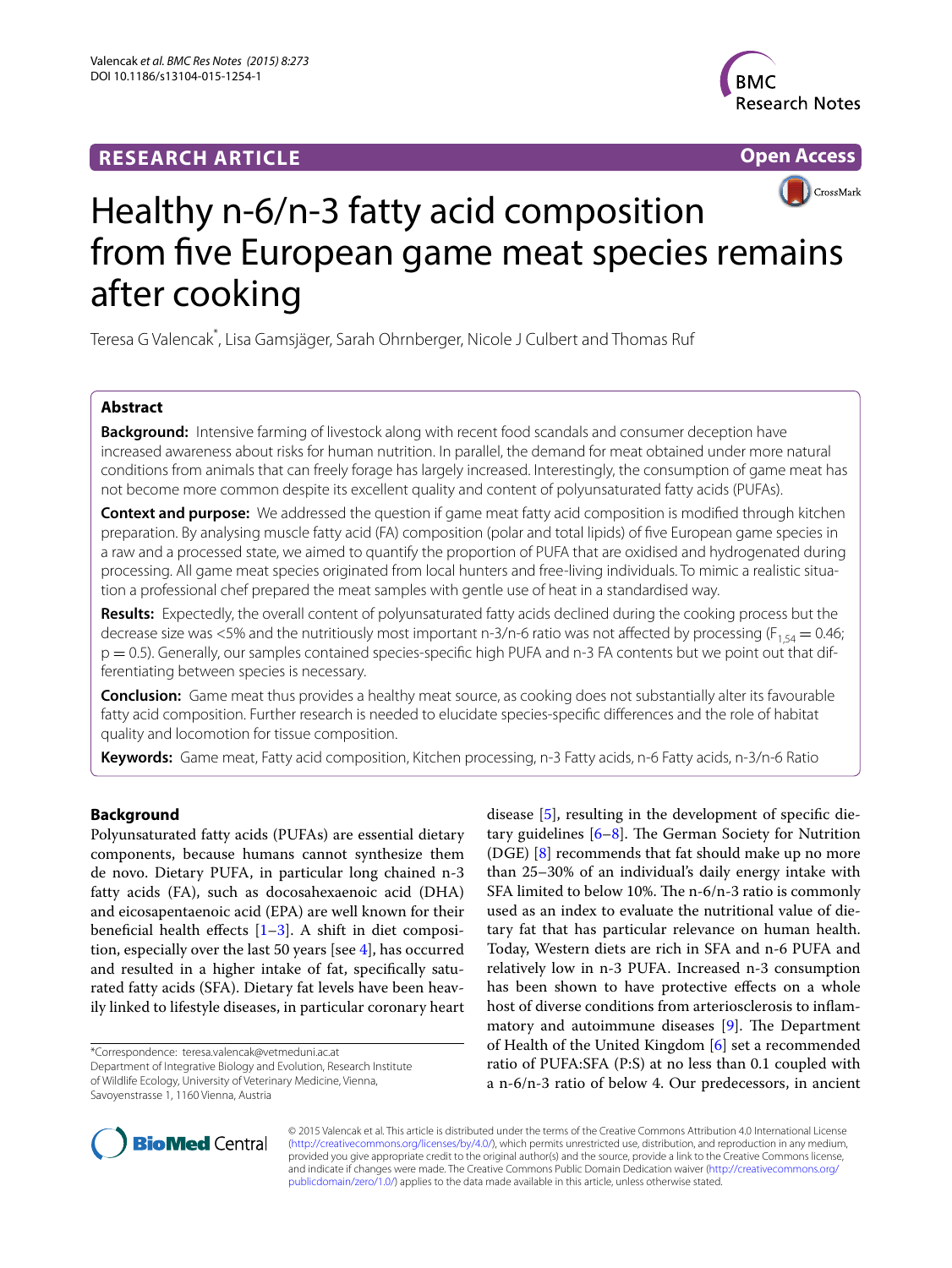times, likely took up a n-6/n-3 PUFA ratio of around 1:1, based on a diet composed mainly of wild animal meat and plant matter  $[10]$  $[10]$ . This is a far cry from a modern Western diet, which ranges from an unfavourably high level of 10–20:1 [[11\]](#page-5-8). By including more n-3 PUFA in our diets, we could actively reduce this ratio which would in turn, greatly improve our health.

It has been argued that plummeting levels of dietary n-3 PUFA are mainly attributable to a lack of fatty fish [[12\]](#page-5-9). As it stands, fatty marine fish represent one of the most important sources of dietary n-3 PUFA in the Western world [[13\]](#page-5-10). However, fish consumption in western societies is well below recommended levels [\[14,](#page-5-11) [15](#page-5-12)] and is fraught with potential problems, including the risk of an elevated intake of heavy metals, polychlorinated biphenyls, or dioxin [[2,](#page-5-13) [16\]](#page-5-14) through bioaccumulation. Additionally, an ever-growing demand for fish and fish oil is responsible for severe overfishing with dwindling fish stocks worldwide [\[17](#page-5-15)], coupled with various other detrimental effects on the marine ecosystem [\[18](#page-5-16)]. A booming aquaculture industry dominates the fish oil market as a prerequisite component of farmed fish food [[19\]](#page-5-17) whilst an ever-growing human population maintains the demand for n-3 PUFA from fatty fish. It is therefore of high importance to seek sustainable dietary sources of n-3 PUFA to meet and maintain our recommended intake and perhaps shift the n-6/n-3 PUFA ratio closer towards the 1:1 level as likely seen in our ancestors. Marine algae as well as engineered transgenic plants are being tapped to offer a sustainable source of n-3 PUFA in the coming years [\[20](#page-5-18), [21\]](#page-5-19).

Current trends show that consumers are becoming increasingly interested in meat quality and safety. Health conscious consumers have driven the demand for low fat and low cholesterol meat upwards in turn sparking a new interest in suitable alternatives to traditionally sourced farm meat products. One such alternative source is game meat [\[22\]](#page-5-20). Game meat in general has a low lipid content, typically less than 3%, in comparison to meat from livestock. In addition, lipids in muscles from game animals are dominated by structural lipids (i.e., phospholipids and cholesterol) with very desirable FA profiles and a low percentage of intramuscular fat (IMF) [\[10](#page-5-7), [22](#page-5-20), [23](#page-5-21)]. Previous analyses have failed however, to address the impact of processing on the FA content and composition of game meat: nonetheless processing is known to reduce the PUFA content in beef due to oxidation and hydrogenation of FA [[24](#page-5-22)]. We hereby refer to the term processing throughout this contribution as the way of readying meat for human consumption, by means of cooking. For our present contribution, a professional chef from a restaurant in Austria that is specialised on game

meat carried out the processing with the smallest possible addition of oil of the game meat and with the lowest possible variation according to his in-depth training and knowledge. Additionally, the restaurant obtains the game meat from the same, local hunters year round. We aimed to investigate whether game meat, even after processing, represents a valuable nutrient for human consumption, particularly with respect to its content of PUFA and the n-6/n-3 FA ratio. By analysing both muscle phospholipid (PL) and total lipid (TL) FA composition of samples from five European game species in a raw and a processed state, we attempted to quantify the proportion of FA oxidised and hydrogenated during processing.

## **Results and discussion**

Meat PL from hare, red and roe deer contained more than 60% total PUFA (and >55% in the processed state), while samples from wild boar and pheasant showed somewhat lower PUFA content (Table [1](#page-2-0)). Proportions of n-3 PUFA were high (ca. 60%) in meat from red deer, roe deer and hare (Figure [1](#page-3-0)a), but lower (40–50%) in pheas-ant and wild boar (Figure [1a](#page-3-0); Table [1\)](#page-2-0). FA composition was thus significantly different between the species studied (PUFA:  $F_{4,54} = 651.9$ ; p < 0.0001, n-3:  $F_{4,54} = 447.7$ ; p < 0.0001). Interestingly, variation between individuals, as can be deduced from low standard errors of the mean, was very low in all species (Table [1;](#page-2-0) Figure [1](#page-3-0)a, b). In all five species, the proportion of SFA was similar, but monounsaturated FA (MUFA) varied considerably, with increased levels in species with low PUFA content (e.g. pheasant and wild boar, Table [1\)](#page-2-0). As expected, processed game meat had less total PUFA in comparison to raw samples ( $F_{1,54} = 179.01$ ; p < 0.0001), albeit to a minor extent. Importantly, the cooking process had no significant effect on the n-6/n-3 ratio ( $F_{1,54} = 0.46$ ; p = 0.5). Similar to PL, FA composition of TL was also significantly different between the species studied (PUFA:  $F_{4,46} = 7.48$ ; p < 0.0001, n-3:  $F_{4,46} = 17.989$ ; p < 0.0001, Table [2](#page-4-0)). Again, the cooking process decreased the amount of PUFAs ( $F_{4,46} = 45.672$ ; p < 0.0001).

For diets to provide a valuable source of n-3 PUFA, they must meet two criteria: A high proportion of PUFA compared with SFA and MUFA and a high proportion of n-3 FA within PUFA. Indeed, most game meat samples in our model study had a high PUFA content even after processing (Tables [1](#page-2-0), [2](#page-4-0)). Moreover, except for wild boar, the n-6/n-3 ratio in game meat was definitely below the ratio of 10–20:1 as can be seen from Figure [1](#page-3-0)a, b and Tables [1](#page-2-0) and [2.](#page-4-0) The ratio of 10–20:1 is typical for the average Western diet so game meat is much closer to the ratio of 1:1 of our ancestors [\[5,](#page-5-3) [10](#page-5-7)]. This has also been shown earlier for several African game species [\[22\]](#page-5-20). Our new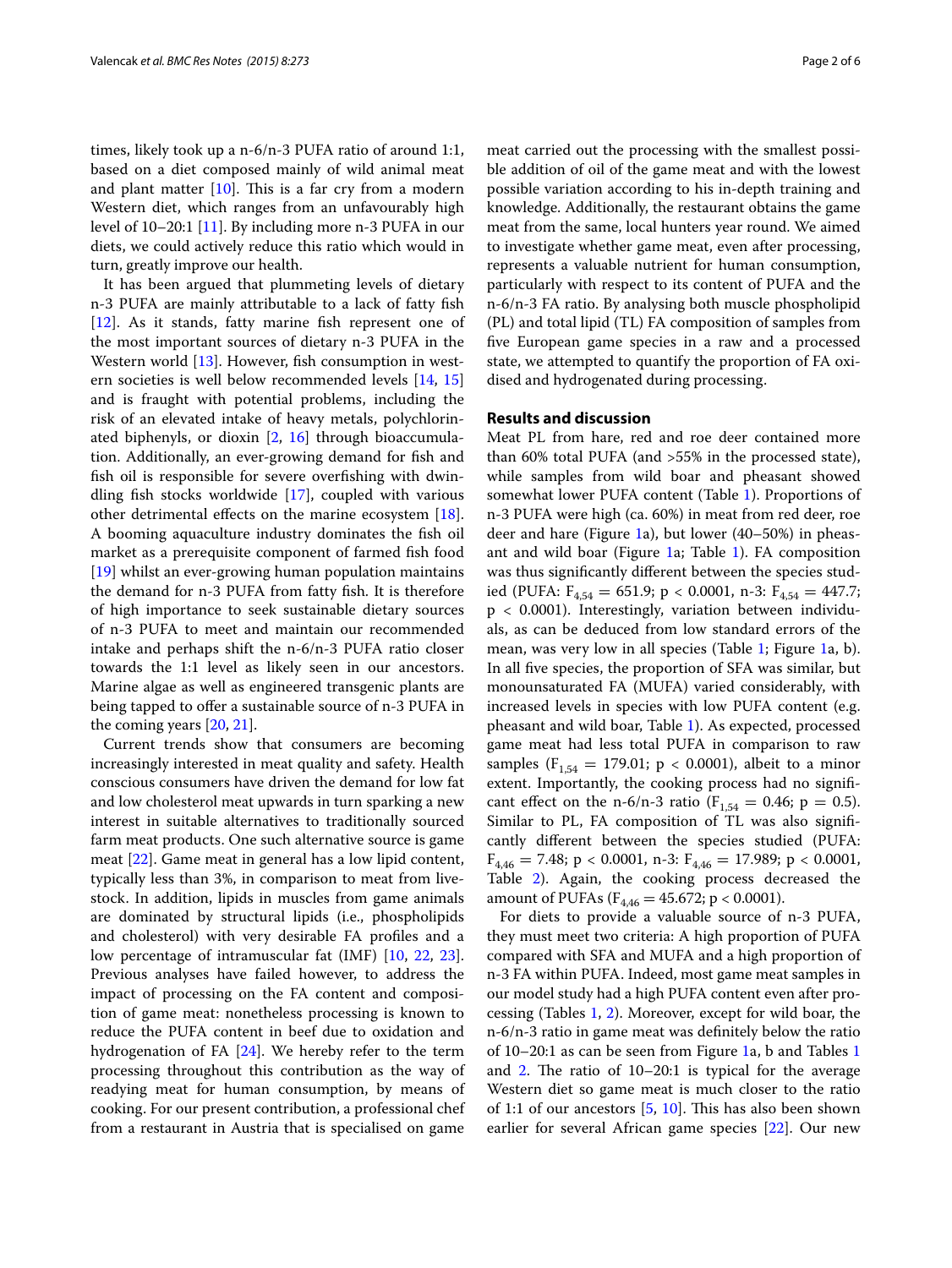|                 | Pheasant         |                  | Hare            |                  | <b>Red deer</b> |                 | Roe deer        |                 | <b>Wild boar</b> |                 |
|-----------------|------------------|------------------|-----------------|------------------|-----------------|-----------------|-----------------|-----------------|------------------|-----------------|
|                 | R                | P                | $\mathsf{R}$    | P                | $\mathsf{R}$    | P               | R               | P               | R                | P               |
| $\mathbb N$     | 6                | 6                | 6               | 6                | 6               | 6               | 6               | 6               | 6                | 6               |
| $C$ 14:0        | $0.3 \pm 0.009$  | $0.22 \pm 0.02$  | $0.4 \pm 0.04$  | $0.3 \pm 0.04$   | $0.7 \pm 0.05$  | $0.6 \pm 0.07$  | $0.3 \pm 0.03$  | $0.2 \pm 0.007$ | $0.2 \pm 0.02$   | $0.4 \pm 0.02$  |
| $C$ 15:0        | $0.03 \pm 0.002$ | $0.03 \pm 0.004$ | $0.2 \pm 0.003$ | $0.13 \pm 0.005$ | $0.3 \pm 0.003$ | $0.3 \pm 0.005$ | $0.3 \pm 0.05$  | $0.3 \pm 0.004$ | $0.1 \pm 0.002$  | $0.1 \pm 0.09$  |
| $C$ 16:0        | $20.2 \pm 0.6$   | $22.1 \pm 0.3$   | $14.4 \pm 0.07$ | $15.4 \pm 0.2$   | $12.5 \pm 0.09$ | $13.7 \pm 0.3$  | $9.5 \pm 0.2$   | $11.6 \pm 0.08$ | $18.6 \pm 0.4$   | $19.6 \pm 0.9$  |
| C 17:0          | $0.08 \pm 0.002$ | $0.09 \pm 0.002$ | $0.8 \pm 0.004$ | $0.5 \pm 0.002$  | $0.8 \pm 0.006$ | $0.8 \pm 0.009$ | $0.6 \pm 0.004$ | $0.6 \pm 0.003$ | $0.6 \pm 0.01$   | $0.6 \pm 0.01$  |
| $C$ 18:0        | $16.8 \pm 0.2$   | $17.2 \pm 0.3$   | $15.9 \pm 0.09$ | $15.7 \pm 0.2$   | $16.5 \pm 0.1$  | $17.01 \pm 0.2$ | $17.9 \pm 0.1$  | $18.4 \pm 0.1$  | $13.6 \pm 0.1$   | $16.1 \pm 0.8$  |
| $C$ 16:1n-7     | $2.2 \pm 0.3$    | $1.4 \pm 0.03$   | $0.3 \pm 0.005$ | $0.4 \pm 0.03$   | $1.7 \pm 0.04$  | $1.8 \pm 0.03$  | $0.9 \pm 0.07$  | $0.8 \pm 0.01$  | $0.5 \pm 0.1$    | $1.3 \pm 0.1$   |
| $C$ 18:1n-9     | $19.5 \pm 1.0$   | $21.9 \pm 1.1$   | $5.9 \pm 0.1$   | $11.8 \pm 0.6$   | $6.7 \pm 0.1$   | $8.2 \pm 0.3$   | $4.3 \pm 0.03$  | $6.1 \pm 0.7$   | $7.9 \pm 0.09$   | $8.2 \pm 0.2$   |
| C 18:2n-6       | $17.6 \pm 0.6$   | $18.6 \pm 0.1$   | $33.5 \pm 0.4$  | $28.02 \pm 0.4$  | $29.2 \pm 0.3$  | $28.7 \pm 0.5$  | $27.4 \pm 0.3$  | $27.7 \pm 0.2$  | $42.8 \pm 0.2$   | $40.2 \pm 0.7$  |
| $C$ 18:3n-3     | $0.3 \pm 0.02$   | $0.8 \pm 0.08$   | $3.4 \pm 0.01$  | $5.2 \pm 0.09$   | $10.4 \pm 01.$  | $10.2 \pm 0.1$  | $4.9 \pm 0.09$  | $5.3 \pm 0.07$  | $0.8 \pm 0.02$   | $0.7 \pm 0.06$  |
| C 20:4n-6       | $10.7 \pm 0.1$   | $8.97 \pm 0.2$   | $16.9 \pm 0.2$  | $13.5 \pm 0.2$   | $10.5 \pm 0.3$  | $9.3 \pm 0.5$   | $19.5 \pm 0.2$  | $16.4 \pm 0.4$  | $11.5 \pm 0.08$  | $10.4 \pm 0.8$  |
| C 20:5n-3       | $0.9 \pm 0.02$   | $0.7 \pm 0.01$   | $2.4 \pm 0.06$  | $2.3 \pm 0.07$   | $4.4 \pm 0.07$  | $3.9 \pm 0.2$   | $6.4 \pm 0.07$  | $5.4 \pm 0.2$   | $0.8 \pm 0.01$   | $0.6 \pm 0.04$  |
| $C$ 22:5n-3     | $3.3 \pm 0.08$   | $2.4 \pm 0.07$   | $5.04 \pm 0.03$ | $5.9 \pm 0.1$    | $5.9 \pm 0.1$   | $5.1 \pm 0.2$   | $6.8 \pm 0.1$   | $5.9 \pm 0.2$   | $2.1 \pm 0.02$   | $1.5 \pm 0.09$  |
| $C$ 22:6n-3     | $8.2 \pm 0.1$    | $5.7 \pm 0.2$    | $1.06 \pm 0.02$ | $0.9 \pm 0.02$   | $0.4 \pm 0.009$ | $0.3 \pm 0.02$  | $1.3 \pm 0.02$  | $1.2 \pm 0.04$  | $0.3 \pm 0.005$  | $0.2 \pm 0.003$ |
| $\Sigma$ SFA    | $37.4 \pm 0.6$   | $39.6 \pm 0.6$   | $31.6 \pm 0.2$  | $32 \pm 0.2$     | $30.8 \pm 0.1$  | $32.4 \pm 0.3$  | $28.6 \pm 0.2$  | $31.1 \pm 0.2$  | $33.1 \pm 0.2$   | $36.8 \pm 0.9$  |
| $\Sigma$ MUFA   | $21.6 \pm 0.9$   | $23.4 \pm 1.1$   | $6.1 \pm 0.1$   | $12.1 \pm 0.6$   | $8.4 \pm 0.2$   | $10.1 \pm 0.3$  | $5.1 \pm 0.08$  | $6.9 \pm 0.6$   | $8.4 \pm 0.04$   | $9.5 \pm 0.2$   |
| $\Sigma$ PUFA** | $40.9 \pm 0.4$   | $37.1 \pm 0.5$   | $62.3 \pm 0.2$  | $55.9 \pm 0.7$   | $60.8 \pm 0.1$  | $57.5 \pm 0.5$  | $66.3 \pm 0.15$ | $62.03 \pm 0.7$ | $58.4 \pm 0.2$   | $52.7 \pm 0.8$  |
| $\Sigma$ N6     | $28.3 \pm 0.6$   | $27.5 \pm 0.3$   | $50.4 \pm 0.2$  | $41.5 \pm 0.5$   | $39.7 \pm 0.1$  | $38.1 \pm 0.3$  | $46.9 \pm 0.1$  | 44.1 $\pm$ 0.4  | $54.3 \pm 0.2$   | $50.6 \pm 0.7$  |
| $\Sigma$ N3**   | $12.7 \pm 0.2$   | $9.6 \pm 0.2$    | $11.9 \pm 0.08$ | $14.3 \pm 0.2$   | $21.1 \pm 0.07$ | $19.5 \pm 0.4$  | $19.4 \pm 0.1$  | $17.9 \pm 0.4$  | $4.1 \pm 0.04$   | $3.1 \pm 0.14$  |
| n-6/n-3° PUFA   | 2.9              |                  | 2.9             |                  | 1.95            |                 | 2.5             |                 | 16.3             |                 |
| PUFA/SAT        | 0.94             |                  | 1.74            |                  | 1.8             |                 | 1.99            |                 | 1.4              |                 |

<span id="page-2-0"></span>**Table 1 FA composition of PLs extracted from pheasant, hare, red deer, roe deer and wild boar in a raw (R) and a processed (P) state; values are given in weight% with means ± SEM**

n-6/n3 PUFA ratio as well as PUFA/SAT were computed in the processed sample only as this was our focus.

\*\* Significantly different between species (p all < 0.0001).

 $\degree$  Not significant (p  $> 0.05$ ).

data also indicate that the cooking process, as typically used for game, does not significantly impair its desirable FA profile. Expectedly, processing slightly decreased PUFA content in both TL and PL, but these changes did not affect the n-6/n-3 balance at all (Table [1\)](#page-2-0), mirroring results previously published concerning beef [[24\]](#page-5-22).

Our study, however, also points to the need to differentiate between game species (Tables [1,](#page-2-0) [2](#page-4-0); Figure [1](#page-3-0)a, b) and to a higher variation than typically observed in domesticated species. One could question, however, if our data are representative for each species due to the relatively small amount of muscle tissue (6–10 g) analysed. However, we are confident in our results due to the following arguments. (1) (between species)—Fatty acid composition is a tightly regulated trait in mammals and PUFA content varies according to the animal's taxonomy between 34.5 (cattle) and 70% (ibex) [[25](#page-5-23)] and variation within a species is very low (c.f. SEM's in Tables [1](#page-2-0) and [2\)](#page-4-0). By sampling six individuals per species we have attempted a comprehensive reflexion of the natural variability in game meat fatty acid composition. (2) (within species)—In the past, we have conducted several experiments on fatty acid composition within one species i.e., European hares (*Lepus europaeus*) where we studied three different muscles from 293 individuals with the differences in the content of PUFA and other FA classes being in the range of <5% [[26](#page-5-24)]. Also, we studied different strains of laboratory mice and found that within species, or between different body locations the observed differences in PUFA contents or in PUFA subclasses such as n-3 or n-6 were very low [[27](#page-5-25), [28](#page-5-26)]. We thus consider muscle fatty acid composition shown here to be representative of each species.

### **Conclusion**

We conclude that game meat can provide a healthy dietary component, as processing does not substantially alter its favourable FA composition, with both the n-6/ n-3 and P:S ratios falling within previously recommended levels (Tables [1,](#page-2-0) [2](#page-4-0); Figure [1](#page-3-0)a, b). We however point out that distinguishing between species is requested as e.g.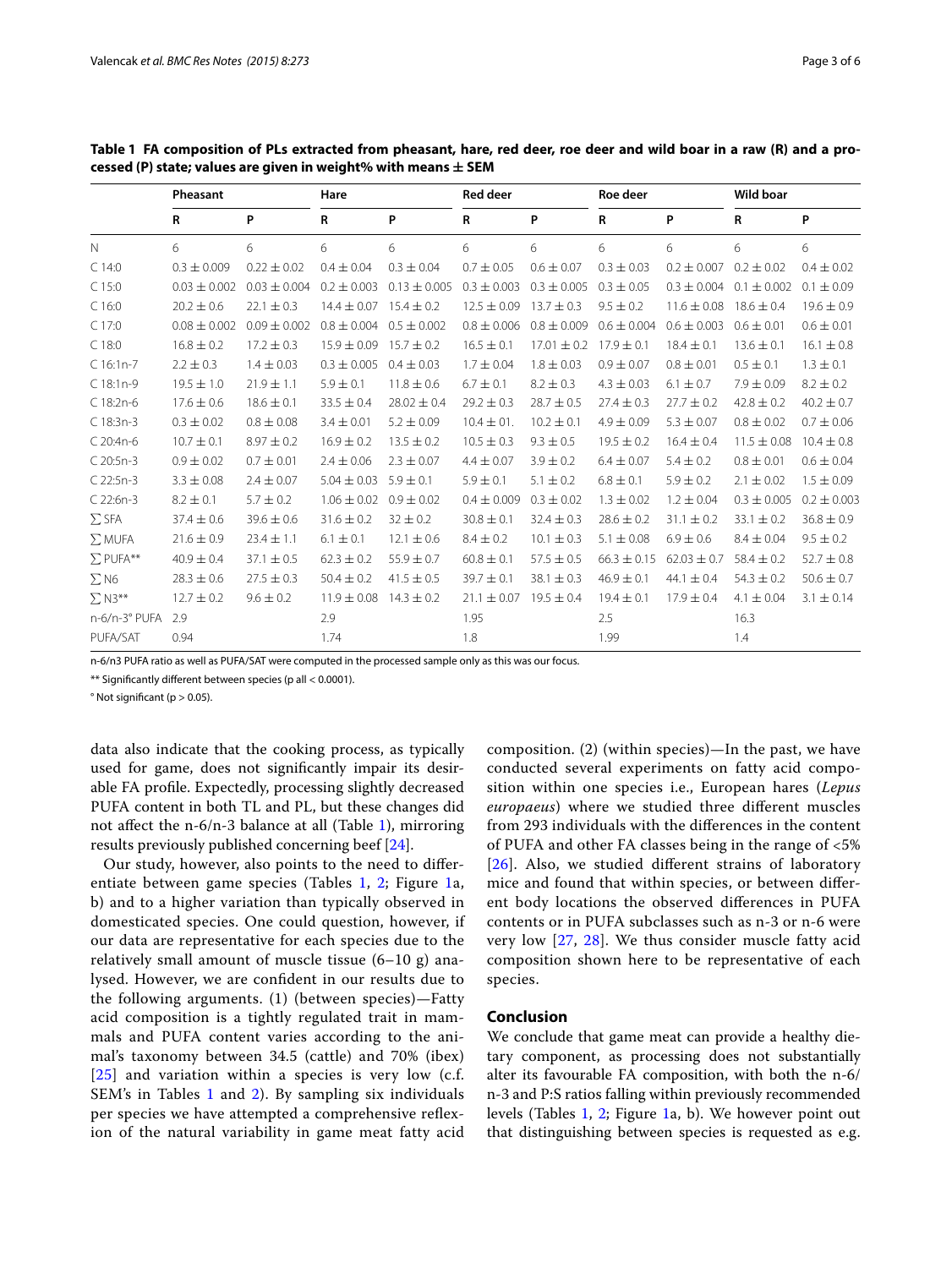

<span id="page-3-0"></span>FA composition of wild boar is not as health promoting compared with, for instance, hare and roe deer. Previously published data on the PUFA/SFA ratio from pig, sheep and cattle muscle TL fatty acid composition amounted to 0.58, 0.15 and 0.11 respectively [[23\]](#page-5-21) and thus are somewhat lower than our data from Table [2](#page-4-0) underlining our statement that game meat provides a high quality nutrient although we are aware that certain livestock, especially when kept on natural pastures may show favourable PUFA/SFA ratios as well [\[23](#page-5-21)]. Similarly, the n-6/n-3 PUFA ratio reportedly was 7.2, 1.3 and 2.1 for pig, sheep and cattle respectively according to Wood et al. [\[23](#page-5-21)], but was between 2.3 and 2.7 in all game species examined here except for wild boar (Table [2](#page-4-0)).

In this context it should be noted that, while game meat in Europe was previously often contaminated with lead or other chemicals, this is not the case anymore, except for wild boar in certain locations [\[29](#page-5-27)]. A further, added benefit of the consumption of game is that permissible harvesting of animals that live and forage freely in their natural habitats arguably meets a higher ethical standard of meat production in comparison to livestock husbandry.

## **Methods**

6–10 g of frozen skeletal muscle (Musculus longissimus *thoracis et lumborum* and *Musculus pectoralis* in pheasants) were obtained from Restaurant Mörwald "Zur Traube" in A-3484 Feuersbrunn am Wagram, Austria. All samples were handled and processed by the same chef throughout the study. From the original sample, we separated and analysed two 0.5 g muscle samples for both analyses of polar phospholipids (PL) and total lipids (TL), i.e., in a raw and processed state, from 6 individuals each in the following species: Pheasant (*Phasianus colchicus*), European hare (*Lepus europaeus*), Red deer (*Cervus elaphus*), Roe deer (*Capreolus capreolus*), and Wild boar (*Sus scrofa*). We only analysed processed meat samples that were 'well done' and contained no pink (non-fried) parts, with no added antioxidants and/or additives. Firstly, all muscle samples were homogenized and lipids were extracted by using chloroform and methanol (2:1 v/v), then either directly transesterified (for TL samples) or separated on silica gel thin layer chromatography plates (Kieselgel 60, F254, 0.5 mm, Merck, Darmstadt, Germany) before they were made visible under ultraviolet light with the PL fraction isolated. We are confident that the use of thin layer chromatography does not lead to a significant loss of PUFA by oxidation as both fatty acid content and profiles are congruent from solid phase extraction and thin layer chromatography. PL and TL extracts were transesterified by heating (100°C) for 30 min in acidic atmosphere  $(H_2SO_4)$ in Methanol), extracted into hexane and analysed by gas liquid chromatography (GLC) (Shimadzu GC 2010 with Autosampler and FID; Kyoto, Japan). FA methyl esters of a set of 13 FA were identified by comparing retention times with those of FA methyl standards (Sigma-Aldrich, St. Louis, USA) as outlined elsewhere [[28](#page-5-26)] and by using GC Solution Analysis software (version 2.42.00, Shimadzu, Kyoto, Japan). Concentrating on the characterisation of the TL and PL lipid class, we used no internal standard for FA GC as the distribution of the lipid classes in our small sample was unknown.

Statistical analyses were conducted in  $R$  [[30\]](#page-5-28). The FA contents and FA classes between species, as well as between raw and processed samples were compared, using repeated measurements Analysis of Variance in R [[30](#page-5-28)]. To account for the fact that each individual was entered into the dataset twice (with the raw and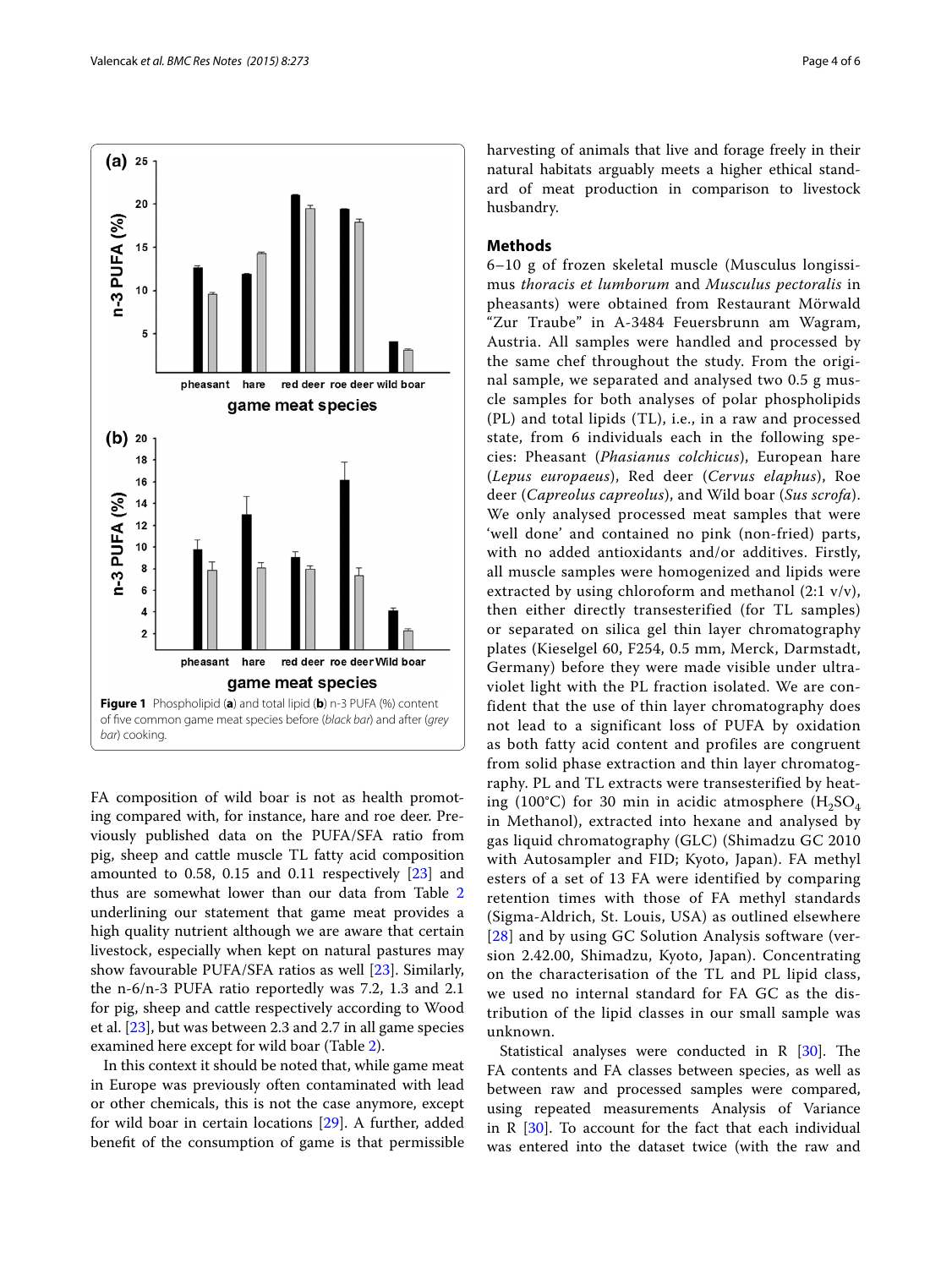<span id="page-4-0"></span>

|                       | Pheasant         |                  | Hare                           |                  | Red deer         |                  | Roe deer         |                  | Wild boar        |                  |
|-----------------------|------------------|------------------|--------------------------------|------------------|------------------|------------------|------------------|------------------|------------------|------------------|
|                       | œ                | م                | $\sim$                         | ے                | $\sim$           | $\sim$           | $\sim$           | م                | œ                | م                |
|                       | 5                | $\sqrt{ }$       |                                | G                | $\circ$          |                  |                  | $\circ$          | 5                | $\circ$          |
| 14:0                  | $1.05 \pm 0.03$  | $0.51 \pm 0.06$  | $1.72 \pm 0.15$                | $1.38 \pm 0.2$   | $7.40 \pm 0.54$  | $2.88 \pm 0.21$  | $1.24 \pm 0.07$  | 0.21             | $1.72 \pm 0.10$  | $1.31 \pm 0.04$  |
| 15:0                  | $0.59 \pm 0.05$  | $0.25 \pm 0.03$  | $0.52 \pm 0.03$                | $0.44 \pm 0.02$  | $1.02 \pm 0.03$  | $0.48 \pm 0.03$  | $0.98 \pm 0.02$  | $.05 \pm 0.13$   | $0.35 \pm 0.03$  | $0.32 \pm 0.03$  |
| 16:0                  | $26.19 \pm 0.79$ | $13.89 \pm 1.30$ | 9 ± 2.04<br>$\overline{5}$     | $15.62 \pm 1.40$ | $6.09 \pm 0.41$  | $20.06 \pm 1.35$ | $17.28 \pm 0.67$ | $14.78 \pm 1.53$ | $4.13 \pm 0.28$  | 24.06 ± 0.26     |
| 17:0                  | $0.60 \pm 0.04$  | $0.28 \pm 0.03$  | $0.71 \pm 0.06$                | $0.54 \pm 0.02$  | $0.80 \pm 0.05$  | $0.52 \pm 0.04$  | $1.34 \pm 0.08$  | $0.94 \pm 0.13$  | $0.40 \pm 0.05$  | $0.56 \pm 0.02$  |
| 18:0                  | $12.63 \pm 0.40$ | $6.21 \pm 0.58$  | $9 \pm 1.75$<br>$\overline{5}$ | $7.66 \pm 0.32$  | $3.35 \pm 0.26$  | $8.02 \pm 0.62$  | $20.70 \pm 1.79$ | $15.89 \pm 2.74$ | $2.59 \pm 0.07$  | $12.82 \pm 0.13$ |
| $16:1n-7$             | 5.51 ± 0.42      | $2.04 \pm 0.22$  | $18.02 + 3.36$                 | $1.65 \pm 0.22$  | $41.76 \pm 2.16$ | $4.83 \pm 0.30$  | $1.75 \pm 0.14$  | $0.98 \pm 0.07$  | $35.00 \pm 1.63$ | $3.19 \pm 0.09$  |
| $18:1n-9$             | $26.01 \pm 1.13$ | 47.82 ± 4.66     | $9.86 \pm 0.69$                | $44.35 \pm 2.40$ | $11.90 \pm 0.58$ | $37.07 \pm 1.89$ | $11.30 \pm 0.76$ | $38.45 \pm 2.23$ | $14.08 \pm 0.76$ | $35.03 \pm 1.16$ |
| $18:2n-6$             | $6.13 \pm 0.80$  | $19.09 \pm 1.92$ | $30.88 \pm 0.20$               | $16.14 \pm 0.66$ | $14.95 \pm 0.82$ | $16.43 \pm 0.50$ | $21.78 \pm 1.49$ | $15.14 \pm 1.41$ | $31.64 \pm 2.02$ | $17.79 \pm 0.9$  |
| $C18:3n-3$            | $1.90 \pm 0.07$  | $5.13 \pm 0.49$  | $4.29 \pm 0.25$                | $4.23 \pm 0.63$  | $4.49 \pm 0.23$  | $5.85 \pm 0.26$  | $4.47 \pm 0.21$  | $3.20 \pm 0.15$  | $1.40 \pm 0.05$  | $0.96 \pm 0.03$  |
| $20:4n-6$             | $1.53 \pm 0.22$  | $2.11 \pm 0.18$  | $10.98 \pm 2.0$                | $4.14 \pm 0.50$  | $3.87 \pm 0.32$  | $1.71 \pm 0.15$  | $7.47 \pm 2.03$  | $4.39 \pm 0.71$  | $6.10 \pm 0.32$  | $2.62 \pm 0.39$  |
| $20:5n-3$             | $5.89 \pm 0.79$  | $0.044 \pm 0.09$ | $4.53 \pm 2.31$                | $0.90 \pm 0.11$  | $1.88 \pm 0.14$  | $0.77 \pm 0.07$  | $7.12 \pm 2.00$  | $1.59 \pm 0.26$  | $0.72 \pm 0.05$  | $0.36 \pm 0.03$  |
| $22:5n-3$             | $0.91 \pm 0.18$  | $0.81 + 0.09$    | $2.77 \pm 0.47$                | $2.15 \pm 0.21$  | $0.56 \pm 0.04$  | $1.06 \pm 0.08$  | $3.07 \pm 0.76$  | $1.88 \pm 0.25$  | $0.64 \pm 0.06$  | $0.67 \pm 0.06$  |
| $C22:6n-3$            | $1.07 \pm 0.23$  | $1.46 \pm 0.15$  | $1.39 \pm 0.35$                | $0.78 \pm 0.04$  | $2.14 \pm 0.13$  | $0.32 \pm 0.03$  | $1.50 \pm 0.23$  | $0.70 \pm 0.09$  | $1.39 \pm 0.010$ | $0.33 \pm 0.03$  |
| <b>ESFA</b>           | $41.05 \pm 0.87$ | $21.13 \pm 1.96$ | $17.33 \pm 3.79$               | 25.64 ± 1.60     | $18.65 \pm 0.25$ | $31.96 \pm 2.14$ | $41.54 \pm 2.62$ | $33.67 + 4.50$   | $9.19 \pm 0.37$  | $39.06 \pm 0.33$ |
| <b>ZMUFA</b>          | $31.53 \pm 1.55$ | 49.86 ± 4.60     | $27.88 \pm 3.63$               | $46.00 \pm 2.23$ | $53.65 \pm 1.87$ | $41.90 \pm 1.69$ | $13.05 \pm 0.64$ | $39.42 \pm 2.26$ | 49.08 ± 2.35     | $38.22 \pm 1.17$ |
| $\Sigma$ PUFA $^{**}$ | $27.42 \pm 1.84$ | 29.04 ± 2.88     | 54.84 ± 0.53                   | $28.35 \pm 1.30$ | $27.90 \pm 1.62$ | $26.13 \pm 0.77$ | $45.42 \pm 3.14$ | $26.91 \pm 2.83$ | $41.87 \pm 2.25$ | $22.72 \pm 1.39$ |
| <b>SLN6</b>           | $17.66 \pm 0.94$ | $21.20 \pm 2.09$ | $41.86 \pm 1.96$               | $20.28 \pm 1.1$  | $18.82 \pm 1.11$ | $8.14 \pm 0.52$  | $29.25 \pm 2.32$ | $9.53 \pm 2.11$  | $37.73 \pm 2.15$ | $20.40 \pm 1.26$ |
| $\Sigma$ N3**         | $9.76 \pm 0.91$  | $7.84 \pm 0.79$  | $12.97 \pm 1.70$               | $8.08 \pm 0.47$  | $9.08 \pm 0.52$  | 7.99 ± 0.26      | $6.16 \pm 1.66$  | $7.37 \pm 0.72$  | $4.14 \pm 0.22$  | $2.32 \pm 0.14$  |
| n-6/n-3° PUFA         | 2.70             |                  | 2.50                           |                  | 2.27             |                  | 2.65             |                  | 8.79             |                  |
| PUFA/SAT              | $\frac{37}{2}$   |                  | Ξ                              |                  | 0.82             |                  | 0.8              |                  | 0.6              |                  |